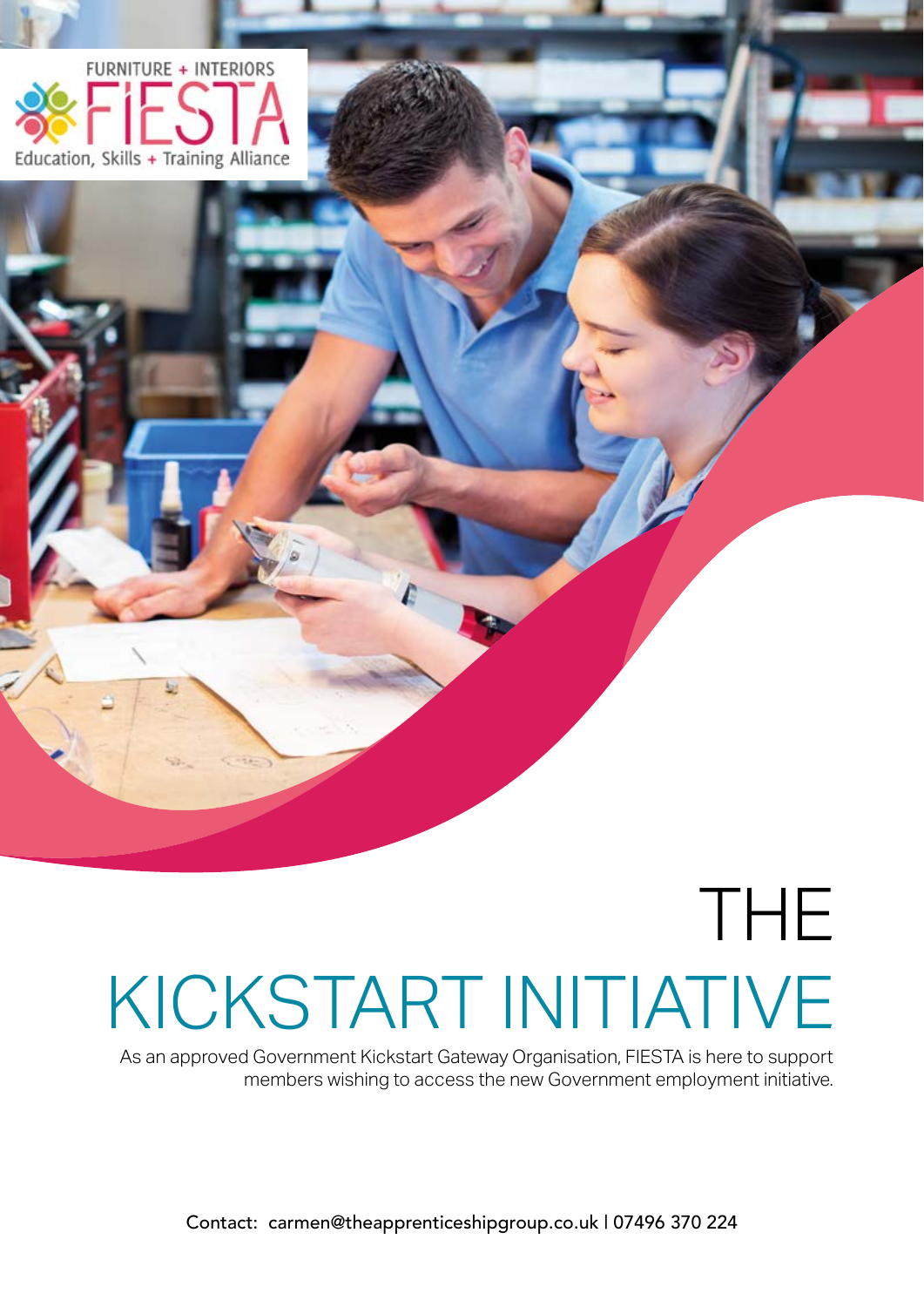### What is Kickstart?

Kickstart is a £2 billion pound Government scheme designed to aid post-COVID regeneration. The initiative allows Employers to offer a 6-month funded work placement. These placements are open to young people aged 16 – 24 who are at risk of long-term unemployment and are currently claiming Universal Credit. The scheme will run until December 2021 and is an opportunity to introduce new talent whilst showcasing your industry to young people.

### Employers will receive

- 100% of the relevant NMW for the kickstart Participant up to 25 hours per week - [www.gov.uk/national-minimum](http://www.gov.uk/national-minimum-wage-rates )[wage-rates](http://www.gov.uk/national-minimum-wage-rates )
- Associated employer contributions such as NI and pension contributions
- A grant for a funded training program for the Kickstart participant

Please note, Kickstart may only be used for new positions and must not replace existing roles or result in a reduction of hours for permanent roles.

### The FIESTA Gateway

We are pleased to be a Government approved Gateway for the Kickstart scheme. Our service removes all of the required administration, making it as easy as possible for employers to engage with the initiative.

This service is free of charge and open to all within the fitted furniture and interiors sector.

### Why partner with FIESTA?

- We are Apprenticeship management specialists with established systems and processes
- We have proven experience in training and development
- You will receive full administrative and payroll support
- We are a team of experienced Work Coaches
- •

## Training Program and FIESTA Support

Our Kickstart program is designed to ensure both participants and their Supervisors receive maximum support and training across the 6-month placement. Tailored to the individual organisation and overseen by experienced Work Coaches, Trainers and Industry Specialists, these initiatives are delivered both online and face to face. Programs include -

- A series of employability modules including but not limited to:
	- CV writing and interview techniques
	- Customer Service
	- Understanding Excel
	- Manual handling
- Industry specific training modules e.g. BMA Academy
- Professional certification such as Forklift Training
- Careers counselling and pastoral care
- A Supervisor's Support Pack